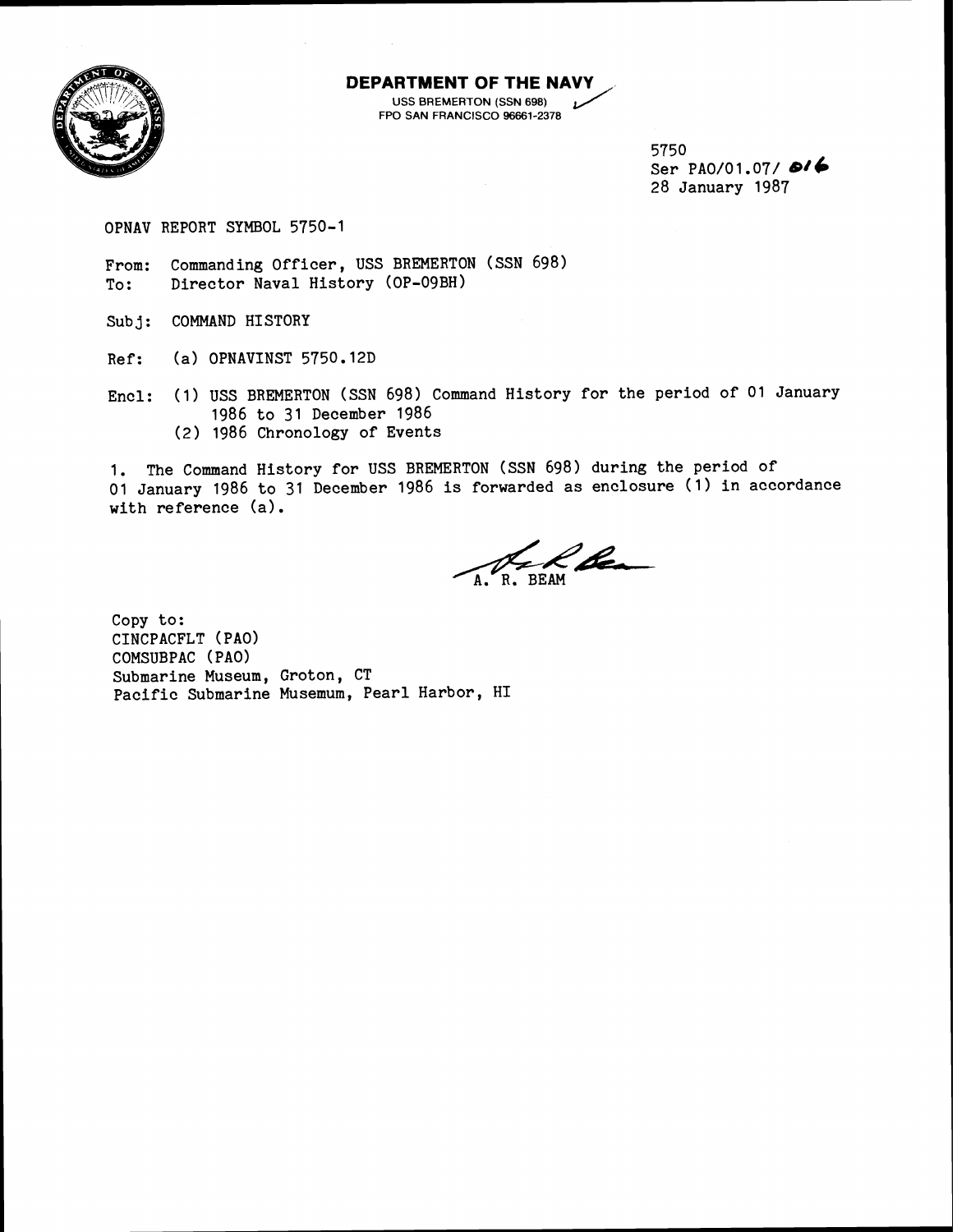#### COMMAND HISTORY

USS BREMERTON (SSN 698) 01 January 1986 to 31 December 1986

#### COMMANDING OFFICER

Alan R. Beam Commander, U.S. Navy

## COMMAND

Type Commander: Commander Submarine Force, U.S. Pacific Fleet Squadron Commander: Commander Submarine Squadron 7

## **BASIC HISTORY**

USS BREMERTON (SSN 698) began 1986 on 27 December 1985 as the ship got underway for her second extended deployment to the Western Pacific Ocean. While enroute to YOKOSUKA, Japan, the ship in-chopped to Commander Task Force 74/CTF-74 on 01 January 1986.

During the months of January and February, the ship completed fast paced upkeeps and voyage repairs in YOKOSUKA, Japan, CHINHAE, Korea and SUBIC BAY, RP. Also, the ship conducted several major ASW Fleet exercises with JMSDF (Japanese Submarine Defense Force) and deployed SEVENTH FLEET Battle Group Assets. The ship became quite familiar with the waters of the East and South China Seas and Sea of Japan, after having had to transit through them frequently during this period.

The beginning of March found BREMERTON conducting a pit stop in SASEBO, Japan. Soon thereafter, the ship was assigned to conduct a period of extended ASW operations throughout the Western Pacific Theater. CTF-74 scheduled a second ship's upkeep period in CHINHAE to be conducted alongside USS PROTEUS (AS 19) in mid April. However, the ship was scrambled from CHINHAE early for emergent ASW operations which lasted about a month. Immediately following these arduous operations, the ship made her third and final pit stop in YOKOSUKA.

The ship's operational schedule throughout the deployment was particularly difficult for the crew due to the numerous changes and several missed port calls. However, the ship successfully completed all of her assigned missions, thereby earning the reputation as SEVENTH FLEET'S "Ace in the Holew.

The ship transited to GUAM in late May. There she spent two weeks for much needed crew R & R and conducted her last upkeep in WESTPAC, again alongside USS PROTEUS (AS 19). The deployment was nearly over and the ship was preparing for the annual Operational Reactor Safeguards Examination (ORSE) prior to arriving in Pearl Harbor. On 5 June, BREMERTON was underway from GUAM heading home toward Hawaii. On the morning of 10 June 1986, the ship conducted a small boat personnel transfer at Johnston Island, and commenced the ORSE. The ship returned to Pearl Harbor 13 June 1986 after conducting a highly successful ORSE. Subsequently the ship was recommended for a second Navy Unit Citation for her second highly successful Western Pacific Deployment.

Enclosure (1)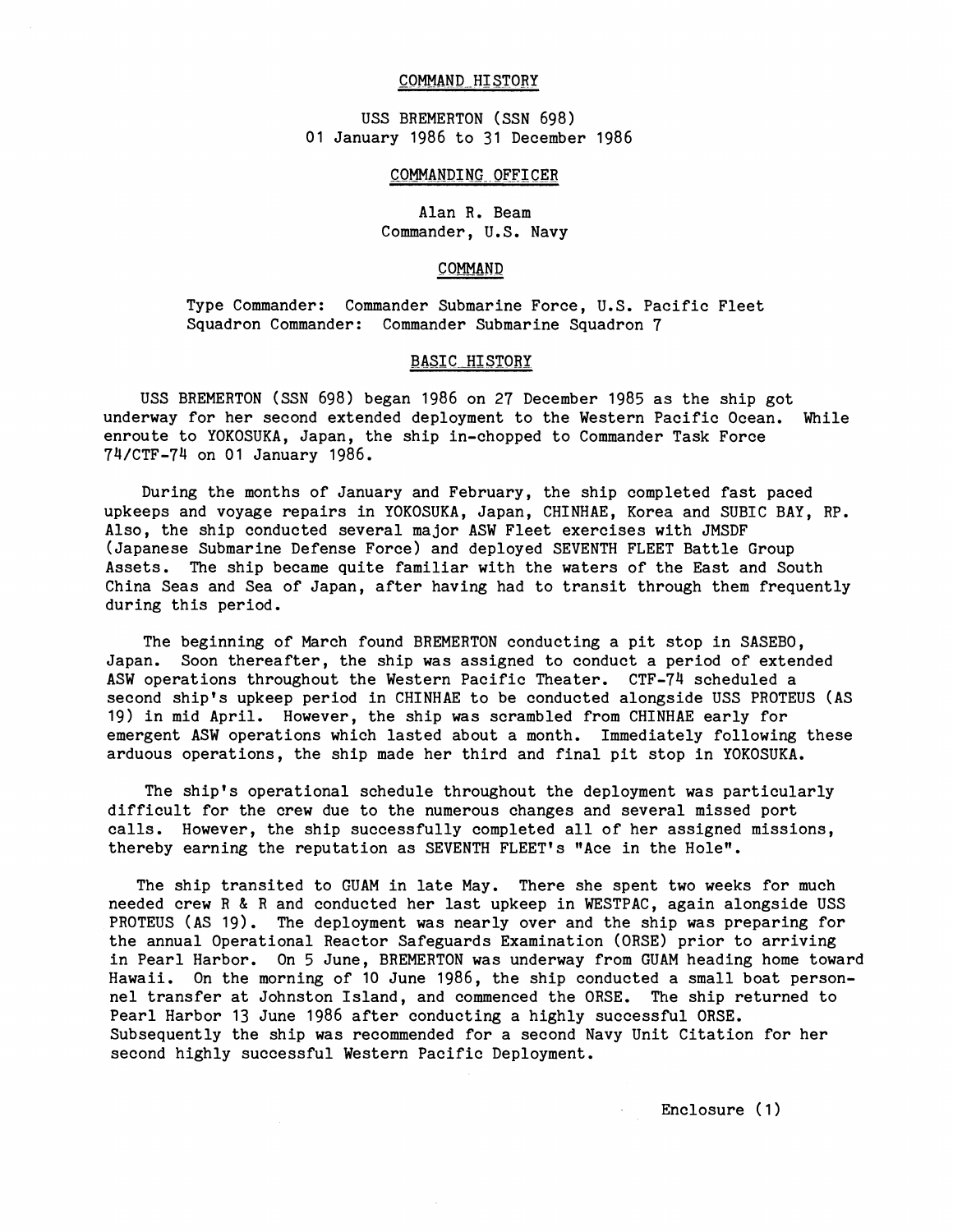After arrival in Pearl Harbor, the ship immediately commenced a three week stand down period. During the next two months the ship conducted a major Upkeep and underway training operations in the local Hawaiian OPAREAS. In early August, the ship prepared for her second deployment of the year. This time it would be to the Eastern Pacific Ocean and Northwestern Seaboard of the United States.

On 27 August 1986, the ship departed Pearl Harbor for the great Northwest Territory of Ranch Point, Canada conducting high priority CNO Special Project Operations enroute. On 3 September, the ship moored in Ranch Point, Canada and conducted preparations for her scheduled CNO special project operations. Some operational and testing difficulties occurred and subsequently the ship proceeded to Bangor, Washington for a one day pit stop on **7** September. The following day the ship got underway, again enroute CNO special project operations. On 23 September, the CNO project operations were completed and the ship participated in the annual Canadian Fleet Exercise - MARCOT 86, which lasted about one week.

During 4-7 October the ship conducted her second port visit in it's City Namesake; BREMERTON, Washington. While transiting through Rich Passage, BREMERTON as Flagship, led the parade of BREMERTON Yacht Club boats down to BRAVO Pier in Puget Sound Naval Shipyard. Upon mooring, the ship was greeted during a public ceremony by Mrs. Elizabeth McGowen (Sponsor of the original Cruiser BREMERTON (CA 130)), Mrs. Henry M. Jackson, (Sponsor for USS BREMERTON (SSN 698)), Mr. Gene Lobe (the City Mayor) and Rear Admiral Rickmann (COMSUBTRAGRUPACNORWEST). The ship was presented a key to the city by the Mayor, which has been appropriately mounted in the crew's mess. Throughout the port visit, several hundred people of the City of Bremerton toured the ship and the officers and crew were treated with the utmost hospitality. The Namesake City Port visit ended much too quickly and the ship was off to participate in FLEETEX 86.

The ship's next port visit was to be ALAMEDA, California. After a week of stand down in the Port of San Francisco, the ship transited back to Pearl Harbor for a major upkeep period, an operational workup for the annual Tactical Readiness Evaluation and to conduct preparations for another impending deployment for Pacific ASW operations in January 1987.

Enclosure (1)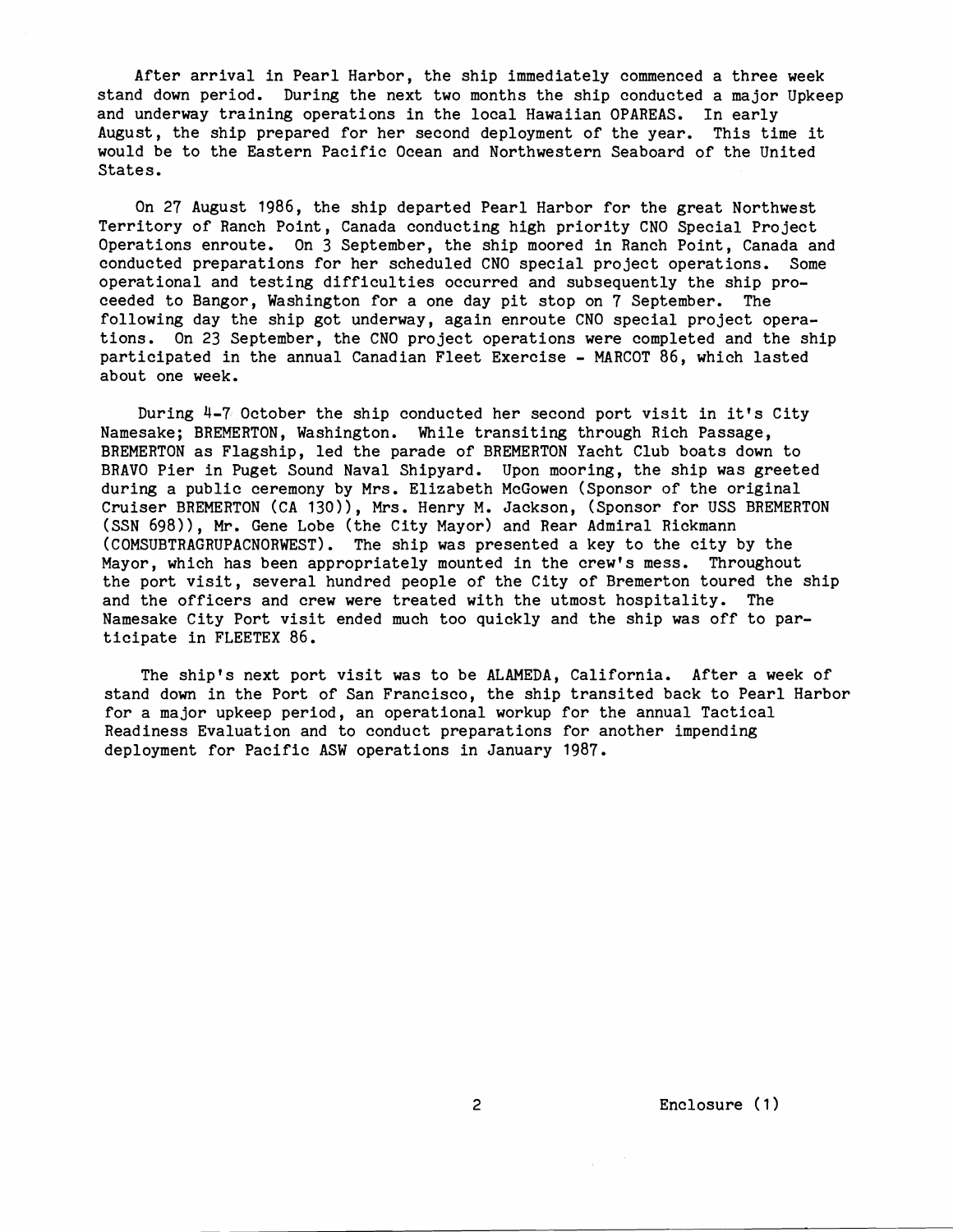# 1986<br><u>CHRONOLOGY OF EVENTS</u>

 $\label{eq:2.1} \frac{1}{\sqrt{2}}\sum_{i=1}^n\frac{1}{\sqrt{2\pi}}\sum_{i=1}^n\frac{1}{\sqrt{2\pi}}\sum_{i=1}^n\frac{1}{\sqrt{2\pi}}\sum_{i=1}^n\frac{1}{\sqrt{2\pi}}\sum_{i=1}^n\frac{1}{\sqrt{2\pi}}\sum_{i=1}^n\frac{1}{\sqrt{2\pi}}\sum_{i=1}^n\frac{1}{\sqrt{2\pi}}\sum_{i=1}^n\frac{1}{\sqrt{2\pi}}\sum_{i=1}^n\frac{1}{\sqrt{2\pi}}\sum_{i=1}^n\frac{$ 

| 01-04 JAN     | In transit for WESTPAC                           |
|---------------|--------------------------------------------------|
| 05-12 JAN     | Upkeep Yokosuka, Japan                           |
| 13 JAN        | KAMI Exercise                                    |
| $14 - 17$ JAN | In transit in WESTPAC                            |
| $18 - 22$ JAN | Upkeep Chinhae, Korea                            |
| 23-26 JAN     | In transit in WESTPAC                            |
| 27 JAN-01 FEB | Upkeep Subic Bay, RP                             |
| 02 FEB        | In transit in WESTPAC                            |
| 03-05 FEB     | Exercise ASW 86-1                                |
| 06-09 FEB     | Exercise MULTIPLEX 86                            |
| 10-11 FEB     | Underway services to CTG 70.1                    |
| 12 FEB        | Exercise ENCOUNTEREX                             |
| 13-14 FEB     | Exercise WOLFPACEX                               |
| 14 FEB        | Exercise INCHOPEX                                |
| $15 - 16$ FEB | Exercise WOLFPACEX                               |
| 17-23 FEB     | Upkeep Subic Bay, RP                             |
| $24-28$ FEB   | In transit in WESTPAC                            |
| 01-03 MAR     | Upkeep Sasebo, Japan                             |
| 04-06 MAR     | In transit in WESTPAC                            |
| 07-13 MAR     | Operations in Philippine Sea                     |
| $14 - 16$ MAR | In transit in WESTPAC                            |
| 16 MAR        | Upkeep Yokosuka, Japan                           |
| 17-19 MAR     | In transit in WESTPAC                            |
| 19 MAR-13 APR | ASW Operations                                   |
| $14 - 18$ APR | Upkeep Chinhae, Korea                            |
| 19-20 APR     | In transit in WESTPAC                            |
| 21 APR-15 MAY | ASW Operations                                   |
| $16 - 17$ MAY | Inport Yokosuka, Japan                           |
| 18-22 MAY     | In transit in WESTPAC                            |
| 23 MAY-05 JUN | Upkeep in Guam                                   |
| $06 - 10$ JUN | In transit/ORSE Workup                           |
| 11-12 JUN     | Operational Reactor Safeguards Examination       |
| 13 JUN-06 JUL | Inport Subase, Pearl Harbor, HI                  |
| 07-09 JUL     | ISE Hawaiian OPAREAS                             |
| 10 JUL-25 AUG | Upkeep Subase Pearl Harbor                       |
| 25 AUG        | Underway for EASTPAC Deployment                  |
| 26-31 AUG     | In transit in EASTPAC                            |
| 01 SEP        | CNO Special Project Operations (ALWT)            |
| 02 SEP        | In transit in Puget Sound                        |
| 03-04 SEP     | Inport Ranch Point, Canada                       |
| 05 SEP        | In transit in Puget Sound                        |
| 06 SEP        | CNO Special Project Operations (ALWT)            |
| 07 SEP        | Inport Subase Bangor, WA                         |
| 08 SEP        | In transit in Puget Sound                        |
| 09-23 SEP     | CNO Eastern Pacific Operations (FIXED-FIXED)     |
| 24 SEP-02 OCT | MARCOT 86 Operations                             |
| 03 OCT        | In transit in Puget Sound                        |
| 04-07 OCT     | Inport Puget Sound Naval Shipyard, Bremerton, WA |

Enclosure (2)

 $\mathcal{A}^{\text{max}}_{\text{max}}$